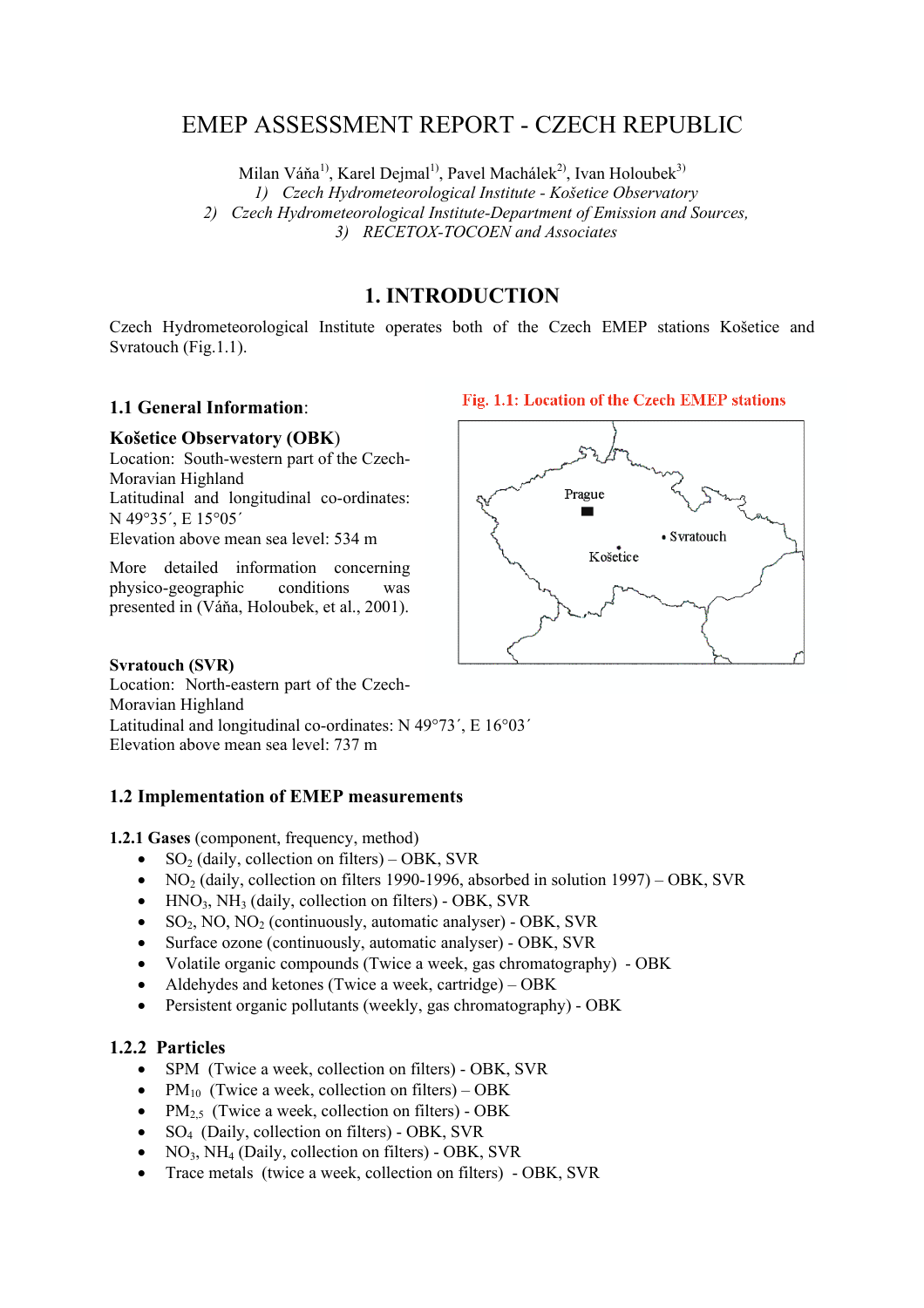#### **1.2.3 Precipitation**

- Bulk (daily, collector) OBK, SVR (stopped in 1996)
- Wet Only (weekly, open-close collector) OBK, SVR

## **2. EMISSION**

Based on the data on the total annual emissions of the principal pollutants between 1980 and 2001, sulphur dioxide  $(SO<sub>2</sub>)$  was obviously the pollutant that caused the most serious emissions in that period. Mainly power generation contributed to its emissions, by burning lignite with a low calorific value, rich in sulphur. Later in that period, a gradual decline in these emissions were due to the reduction in electricity generation in conventional thermal power stations and increasing electricity generation in nuclear power plants, and still later due to the drop in the burning of sulphur-rich heavy fuel oils and increasing use of natural gas as a fuel. In 1991 to 1993, a decline in  $SO_2$  emissions was

#### Fig. 2.1: Total emissions of principal pollutants in the Czech Republic (1980 - 2001)



also attributable to a drop in industrial production. The most important factor thanks to which  $SO<sub>2</sub>$  emissions have declined is the Environmental Programme of ČEZ (the dominant Czech power utility), under which older power station boilers have been decommissioned and, most importantly, an extensive FGD programme was carried out in the period 1994-1998 and fluid-bed boilers were installed. These technical measures significantly contributed to the reduction in total  $SO<sub>2</sub>$  emissions from stationary sources in the Czech Republic by 86.4% between 1990 and 2001 (Fig.2.1). In addition, the

separation of sulphur dioxide using wet methods and the refurbishment of dust separators and control systems have been felt in the reduction of particulate emissions by 90.4% in the period under review.

The ČEZ Environmental Programme has also helped to considerably reduce  $NO<sub>x</sub>$  emissions from stationary sources. The modernisation of cement production was another supporting factor in  $NO<sub>x</sub>$ emission reduction. The installation of selective catalytic reduction and selective non-catalytic reduction processes in the chemical industry has also contributed to the further reduction in  $NO<sub>x</sub>$ 

| Tab. 2.1: Heavy metals and POPs emissions (1990-2001) |                |               |                   |               |                       |                      |
|-------------------------------------------------------|----------------|---------------|-------------------|---------------|-----------------------|----------------------|
|                                                       | Heavy metals   |               |                   | <b>POPs</b>   |                       |                      |
| Year                                                  | C <sub>d</sub> | Hg            | Pb                | <b>PAH</b>    | <b>PCB</b>            | PCDD/F               |
|                                                       | $t.year^{-1}$  | $t.year^{-1}$ | $t.$ year $^{-1}$ | $t.year^{-1}$ | kg.year <sup>-1</sup> | g.year <sup>-1</sup> |
| 1990                                                  | 4.3            | 7.5           | 241.4             | 752           | 773                   | 1252                 |
| 1991                                                  | 3.9            | 7.4           | 215.0             | 747           | 772                   | 1220                 |
| 1992                                                  | 3.6            | 7.3           | 249.0             | 1131          | 741                   | 1220                 |
| 1993                                                  | 3.5            | 7.5           | 228.0             | 1115          | 644                   | 1140                 |
| 1994                                                  | 3.5            | 7.2           | 222.5             | 951           | 630                   | 1135                 |
| 1995                                                  | 3.6            | 7.4           | 203.7             | 1357          | 623                   | 1135                 |
| 1996                                                  | 2.9            | 5.9           | 181.4             | 971           | 555                   | 922                  |
| 1997                                                  | 3.0            | 5.5           | 170.7             | 657           | 448                   | 830                  |
| 1998                                                  | 2.7            | 5.2           | 151.2             | 657           | 458                   | 767                  |
| 1999                                                  | 2.7            | 3.7           | 146.0             | 557           | 485                   | 643                  |
| 2000                                                  | 2.9            | 3.8           | 105.7             | 488           | 474                   | 744                  |
| 2001                                                  | 2.6            | 3.3           | 46.7              | 470           | 450                   | 730                  |

emissions from process equipment, However, the total  $NO<sub>x</sub>$  emissions are negatively affected by a considerable increase in  $NO<sub>x</sub>$  emissions from mobile sources, specially passenger cars; this is due to the slow growth of the share of motor vehicles equipped with tree-way catalytic converters and the low degree of the replacement and modernisation of the country's vehicle fleet. For the above reasons, the share of  $NO<sub>x</sub>$  emissions from mobile sources, which in 1990 accounted for 27.0% of total emissions, had climbed to 51% by 2001, thereby exceeding the share of emissions from stationary sources.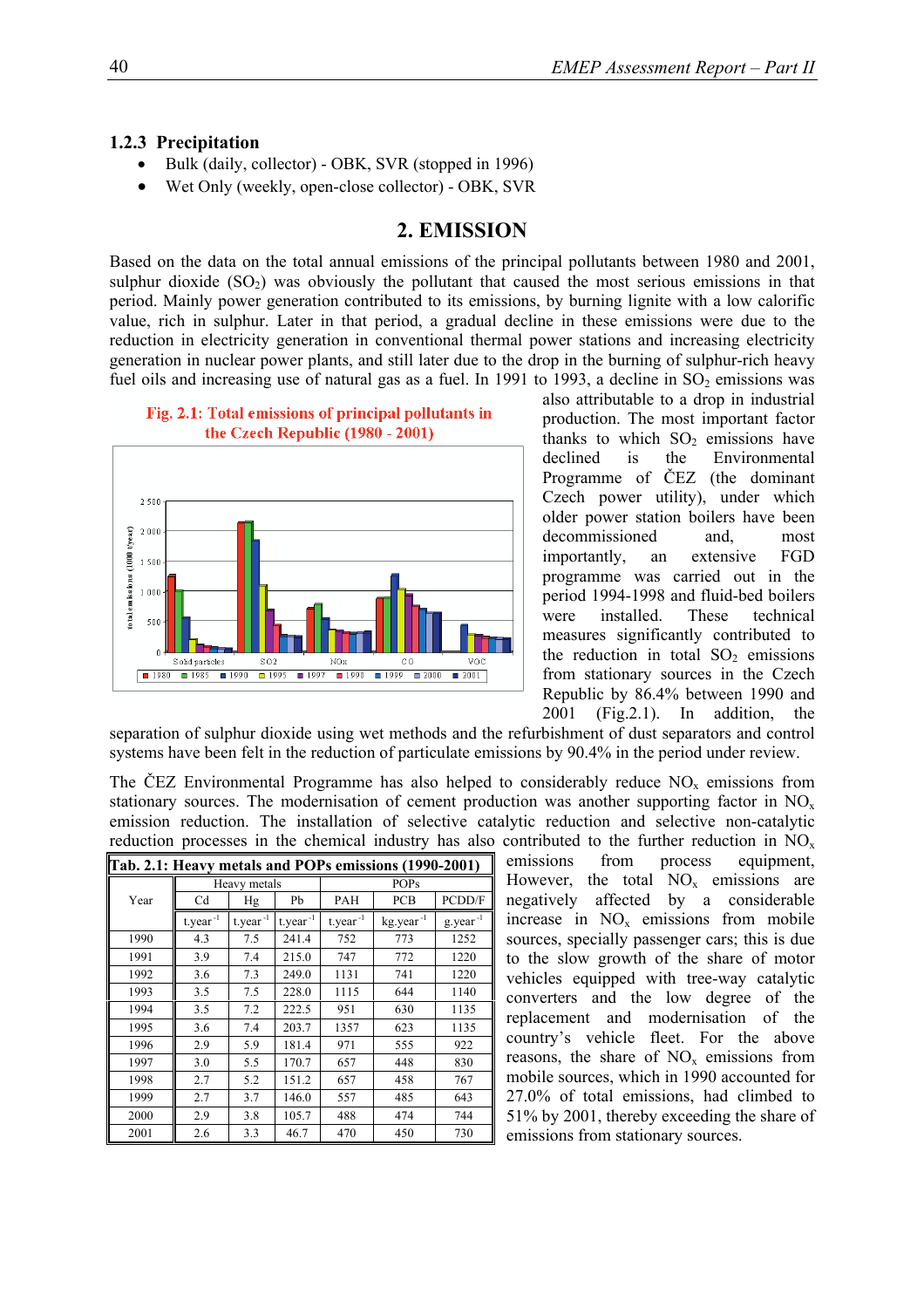Between 1990 and 2001, POP emissions have been marked by a considerable decline in PCDD/F and PCB emissions, which for both groups decreased by almost 42% in that period. PAH emissions decreased by 37.5% in the same period (Tab.2.1).

In respect of the further development in air pollutant emissions in the Czech Republic it is to be expected that they will continue to decrease in the years to come. The principal orientation will be towards the priorities ensuing from the country's international commitments, the implementation of which is provided for in Czech legislation through Act No. 86/2002 on Air Quality Control, which came into effect on 1 June 2002 together with the respective implementing regulations. This mainly involves the meeting of the obligations under the Protocols to CLRTAP and EU Directives (especially Council Directive 96/61/EC on integrated pollution prevention and control - IPPC) and the application of the best available techniques and technologies (BAT).

## **3. TIME SERIES AND TRENDS**

#### **3.1 Sulphur compounds**

Both of the Czech EMEP stations have recorded a statistically significant downward trend in average annual concentrations of sulphur dioxide between 1988 and 2002 (Fig. 3.1), which is in line with the marked decline in emission levels in the Czech Republic. Average annual concentrations have dropped from 10- 15  $\mu$ g.m<sup>-3</sup> SO<sub>2</sub>-S at the beginning of the 1990s to 1-2  $\mu$ g.m<sup>-3</sup> SO<sub>2</sub>-S at present. Variations of sulphur dioxide concentrations over the year are apparent, with the maximums occurring in winter and the minimums in summer.

Fig. 3.1: Trend of SO<sub>2</sub>-S in the atmosphere **(Košetice 1989-2002)** 



The highest concentrations were registered in situations when the trajectory originated in the northeast to northwest (Fig. 3.2). The differences between the sectors were markedly smaller towards the end of the period under review.

Average concentrations of sulphates in suspended particulates at the Czech EMEP stations were declining continuously in the 1990s, but not so distinctly as those of sulphur dioxide (Fig. 3.3). The trend is more pronounced in warmer periods. By the end of the 1990s average annual concentrations  $(1-1.5 \mu g.m^{-3} SO_4-S)$  had dropped to about one-third of the annual averages observed at the beginning of the period under review. Variations of sulphate concentrations over the year are indistinct, and there is an indistinct maximum in spring.

Fig. 3.2: Sector distribution of SO<sub>2</sub>-S **concentrations (Košetice 1989-2001)** 



Air masses arriving from the southeast contain the highest concentrations of sulphates, while the lowest concentrations are registered when the air masses originate somewhere between the southwest and northwest sectors (Fig. 3.4)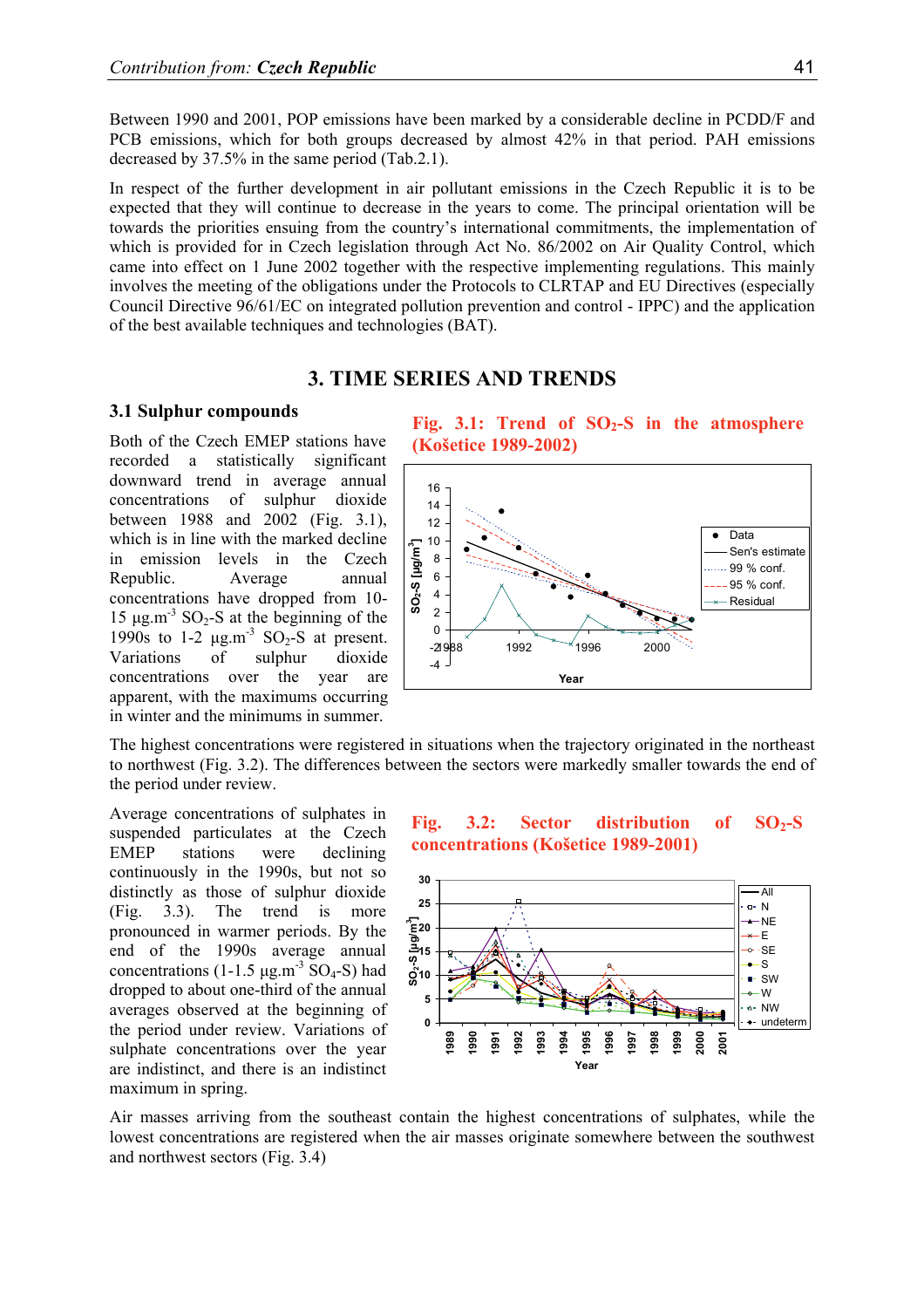#### **3.2 Nitrogen compounds**

Nitrogen dioxide concentrations were steadily decreasing in the 1980s but since the 1990s average annual concentrations have stabilised at a level of around 2  $\mu$ g.m<sup>-3</sup> NO<sub>2</sub>-N (Fig. 3.5). Higher concentrations are recorded in winter. No marked differences in nitrogen dioxide concentrations between the individual sectors were identified in the period from 1989 to 2001.

We have not registered any significant trend in the concentrations of nitrate or ammonium nitrogen and no sizeable differences have been found between sectors.

#### **3.3 Surface ozone**

In the 1990s, average annual concentrations of surface ozone at the Czech EMEP stations stabilised at a relatively high level of about 70  $\mu$ g.m<sup>-3</sup>, but they have not been rising since (Fig. 3.6). Since 1996 a slight decline in average annual concentrations and a more distinct drop of average daily maximums have been observed. In the warm season (April to September) average concentrations at Svratouch  $(89 \mu g.m^{-3})$ are slightly higher than at Košetice (80  $\mu$ g.m<sup>-3</sup>). No marked differences have been found between the individual directions (Fig. 3.7). On days when the maximum daily concentrations exceeded  $120 \text{ }\mu\text{g.m}^3$  air masses originating in the southwest to southeast predominated heavily.

The number of episodes of high surface ozone concentrations dropped markedly in the second half of the 1990s. The

#### **Fig. 3.3: Trend of SO4-S concentrations (Košetice 1989-2002)**



**Fig. 3.4: Sector distribution of SO4-S concentrations (Košetice 1989-2001)** 



Fig. 3.5: Trend of NO<sub>2</sub>-N in the atmosphere **(Svratouch 1980-2002)** 



ambient pollution limit value applicable in the Czech Republic in the period under review (the sliding eight-hour average higher than 160  $\mu$ g.m<sup>-3</sup>) was exceeded at the Košetice Observatory on 35 days and at the Svratouch station on 38 days (Fig. 3.8). Most of these episodes were registered between 1992 and 1995 (87% of all cases identically at both Czech regional stations). The second half of the 1990s saw only rare exceedances of the ambient pollution limit value and in 1997, 1999 and 2001 this limit value was not exceeded at all. In 2002 a target ambient pollution limit value for human health protection was introduced for troposphere ozone as part of new legislation (sliding eight-hour average higher than 120  $\mu$ g.m<sup>-3</sup>). This limit value may not be exceeded on more than 25 days per calendar year over three years on average. At the Košetice observatory the limit value of 120 ug.m<sup>-3</sup> was exceeded on 439 days in the period under review and at the Svratouch station on 448 days (Fig. 3.9). Also in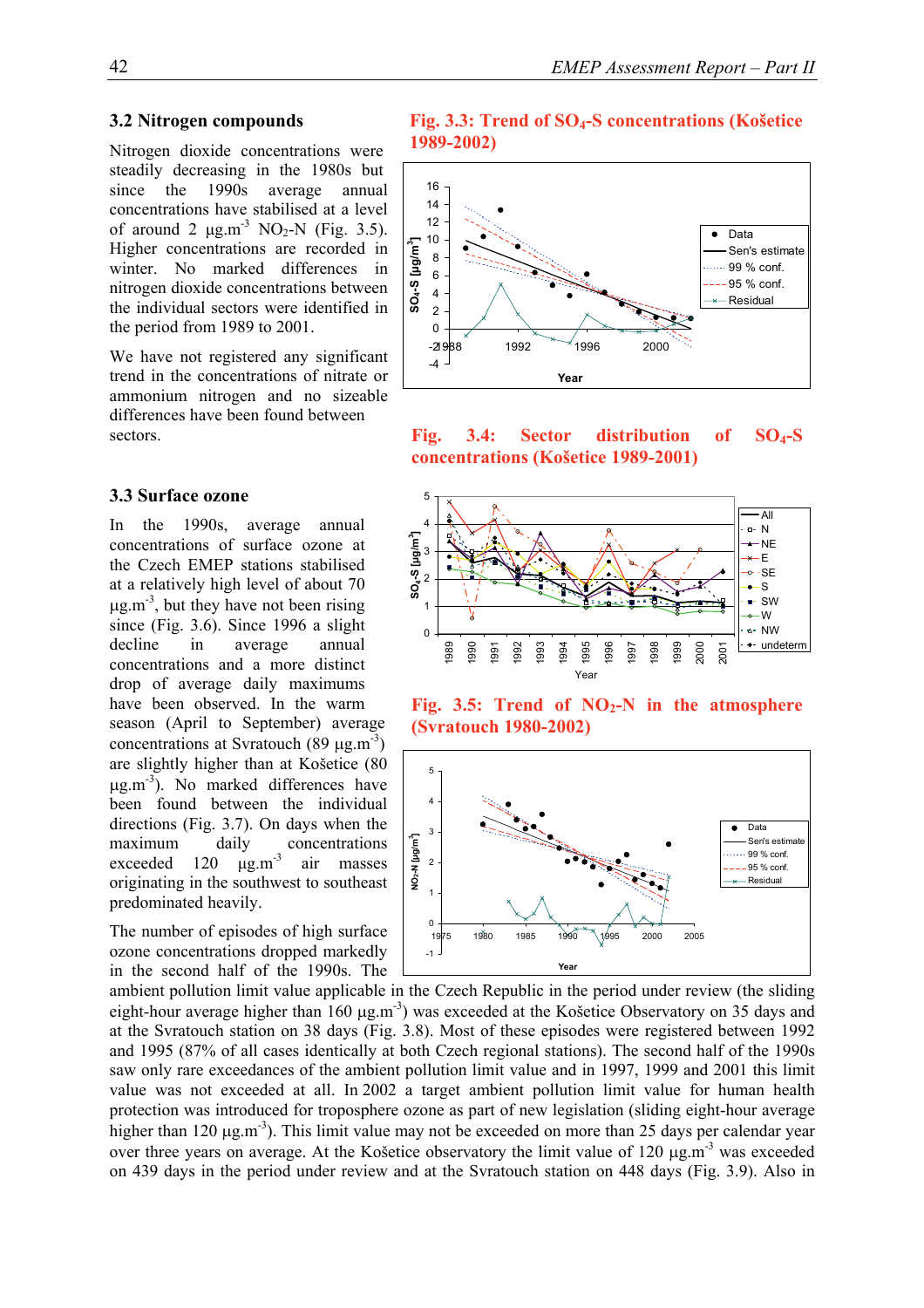respect of the new target ambient pollution limit value the downward trend of the number of exceedances is apparent although the decrease is not as dramatic as with the  $160 \mu g.m^{-3}$  limit.

Situations of dramatic increases in surface ozone concentrations, which have an adverse influence on human health, usually occur in longer periods with typically summertime weather (extreme temperatures, cloudless days, high intensity of solar radiation). Extensive regions are progressively affected during these episodes, which extend beyond the Czech national borders.

Assessment of the impact of surface ozone on vegetation, using the internationally recognised AOT40 index, suggests that critical level is exceeded for long periods not only in rural areas but virtually over the whole Czech Republic; this causes damage to forest ecosystems and farm crops. Slightly decreasing tendency of AOT40 indexes at the Czech EMEP stations was observed in 1994-1996. We have not registered any trend in AOT40 indexes in the period 1996-2002 (Fig.3.10.).

**Fig. 3.6: Trend of surface ozone in the atmosphere (Košetice 1992-2002)** 



**Fig. 3.7: Sector distribution of surface ozone concentration (Košetice 1993-2001)** 



Surface ozone concentrations at Czech regional stations display pronounced variations over the year,



with the maximums at the end of spring. In June and sometimes in July, a drop usually occurs due to the onset of what is referred to as the continental monsoon, which brings along increased cloudiness and lower levels of solar radiation. Then we usually register (especially when the summer is really hot) a second maximum in July and August. In the very cold year 1996 the maximum concentrations were recorded as early as April.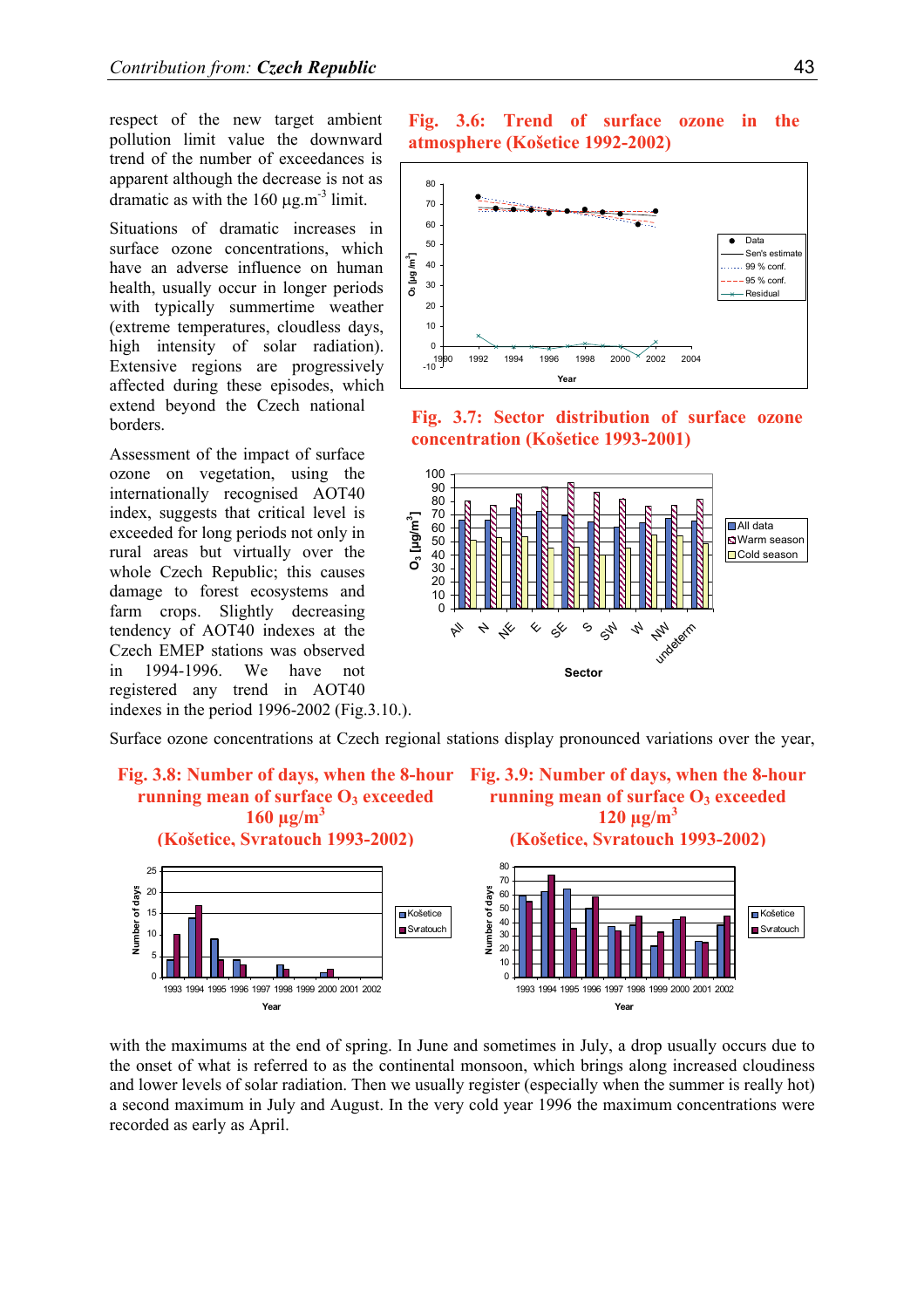## **3.4 Volatile Organic Compounds (VOCs)**

From 1993 to 2002 no distinct annual variability of average annual VOC concentrations was registered. A statistically significant drop was only observed for cyclohexane (measurements were started in 1995), with annual concentrations dropping from 110 ppt in 1995 to 28 in 2002. The highest concentrations of major VOCs (ethane, propane, benzene, toluene, and isoprene) are recorded in situations when air masses reach our territory from the southwest to southeast (Fig. 3.11).

Most of non-methane hydrocarbons follow an annual course that reflects their emission levels, i.e. with maximums in winter and minimums in summer. Isoprene is an exception. Despite it's ranking among the most reactive VOCs, it is of natural origin (deciduous trees release it) and displays an inverse annual course. It also plays an important role in regions outside the most polluted areas. The highest isoprene concentrations were recorded in the

## **Fig. 3.10: Trend of AOT40 index (Košetice, Svratouch 1993-2002)**



**Sector**

hot summers of 1994, 1995 and 2001. The summers in the second part of the nineties were not so warm and isoprene concentrations in summers 1996-1999 were lower.

## **3.5 Heavy metals**

We devote attention to particularly cadmium and lead measurements as part of the EMEP programme.





The distinct drop in the emissions of both of these heavy metals (Tab.2.1.) was reflected in the 1990s in a statistically significant decrease in average annual concentrations at the Czech EMEP stations. Average annual concentrations of lead (Fig. 3.12) followed a steadily downward trend (in 2002 average concentrations amounted to less than 15% of annual averages at the end of the 1980s and the beginning of the 1990s). In respect of cadmium, the drop was mainly registered at the end of the 1980s and the beginning of the 1990s. In the second half of the

1990s the average annual concentrations stabilised at levels between 0.3 and 0.4 ng.m-3. Characteristic of the variations over the year are distinct ups and downs and mainly in the period 1988-1994 average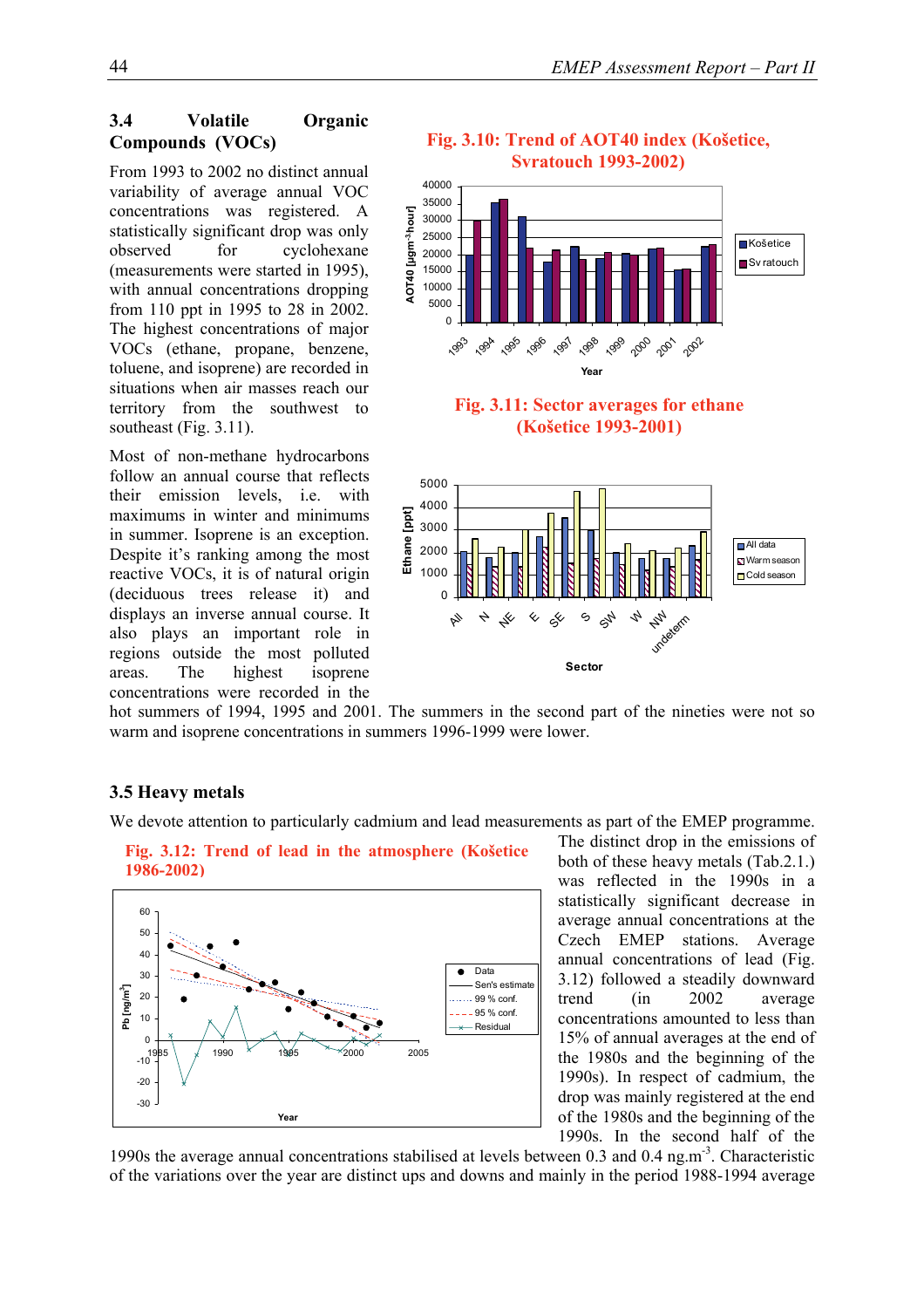monthly concentrations in winter rose to 3 to 5 ng.m<sup>-3</sup>. In the second half of the 1990s the highest monthly averages in winter were around 1 ng.m<sup>-3</sup>.

#### **3.6 Persistent Organic Pollutants**

Data for POPs in ambient air is reported only from the countries around North and Baltic Seas, in the Arctic and from the Czech Republic.

In the case of the Czech Republic, the selected POPs (PAHs, PCBs, DDTs, HCHs, HCB) are measured in the area of Košetice observatory since 1988 in ambient air, wet deposition, surface waters, sediments, soils, mosses and needles.

#### **Figure 3.13: Seasonal variation of PAHs in ambient air**

## **Figure 3.14: The time trends of PAHs in ambient air (gas phase + aerosol)**



Concentrations of polycyclic aromatic hydrocarbons (PAHs) identified follow characteristic course prompted by the higher occurrence of these compounds in winter when they are produced by various combustion processes. The seasonal trends of PAHs in ambient air are in good correlation to average temperature and represent typical middle European situation (Fig. 3.13). These trends reflect higher production of PAHs in winter period and higher efficiency of destruction in summer processes. In the case of PAHs we can also recognized decreasing trend during this period (Fig. 3.14), which reflects the results of decreasing of PAHs emissions in the Czech Republic. Slight increasing of PAHs concentrations reflects unfortunately the turn back to the combustion of coal in local heating system mainly from economical point of view.

## **Figure 3.15: Seasonal variation of PCBs in ambient air**





Concentrations of polychlorinated biphenyls (PCBs) and organochlorinated pesticides (OCPs) such as DDTs, HCHs, HCB, display a totally different profile in which no such "seasonality" has been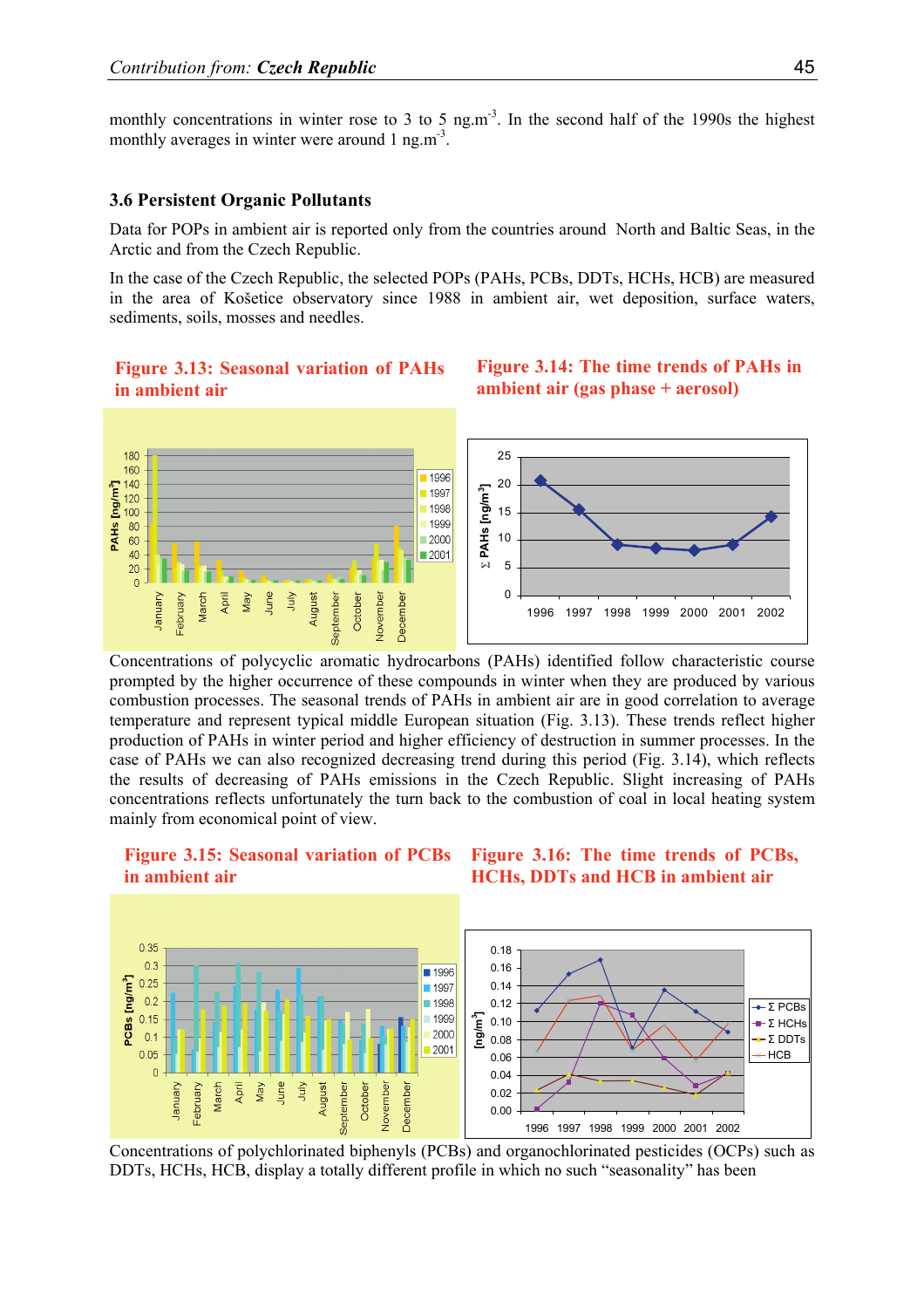Identified (Fig. 3.15 – the case of PCBs). These compounds are present in the atmosphere today due to their volatilisation from soil and sediments, i.e. as secondary inputs from old deposits, and also due to a long-range atmospheric transport from regions in which they are still used. These results reflect the global trends. PCBs occurrence remains at the level of the European background. From the PCBs pictures we can see the decreasing tendency during this period. Predominance of degradation metabolites of DDT (DDE and DDD) was observed (the same trend exists in all environmental samples from this observatory). This predominance reflected old loads – input from old usage and environmental accumulation of DDT rather than long-range transport from regions where the compound is still in use. The levels of OCPs and PCBs during the period 1996-2002 (Fig. 3.16).

#### **3.7 Deposition**

Lower sulphur emissions in the Czech Republic have resulted in a significant decrease of sulphur deposition at the regional level (Fig. 3.17), from about 15 kg.ha<sup>-1</sup>.year<sup>-1</sup> at the beginning of the 1980s to 4  $kg<sub>1</sub>ha<sup>-1</sup>.\nvert$  at present. Nitrogen deposition was declining slightly but no statistically significant trend has been detected. The level of pH in precipitation water increased continuously from 3.7 at the end of the 1970s to 4.8 at the beginning of the new millennium (Fig. 3.18). The highest pH is read in cases when air

**Fig. 3.17: Trend of SO4-S deposition (Svratouch 1978-2002)** 



masses have their origin in the southwest (4.5), and the lowest values are measured when they come from the northeast (4.1). A somewhat downward trend at both Czech stations has been identified for some other pollutants (Ca, Na, Mg).

Overall, the highest deposition of all the pollutants monitored was found in situations when the trajectories originate in the northwest (Fig. 3.19) and the highest concentrations are registered when air masses from the northeast predominate.



## **Fig. 3.18: Trend of pH in precipitation (Svratouch 1978-2002)**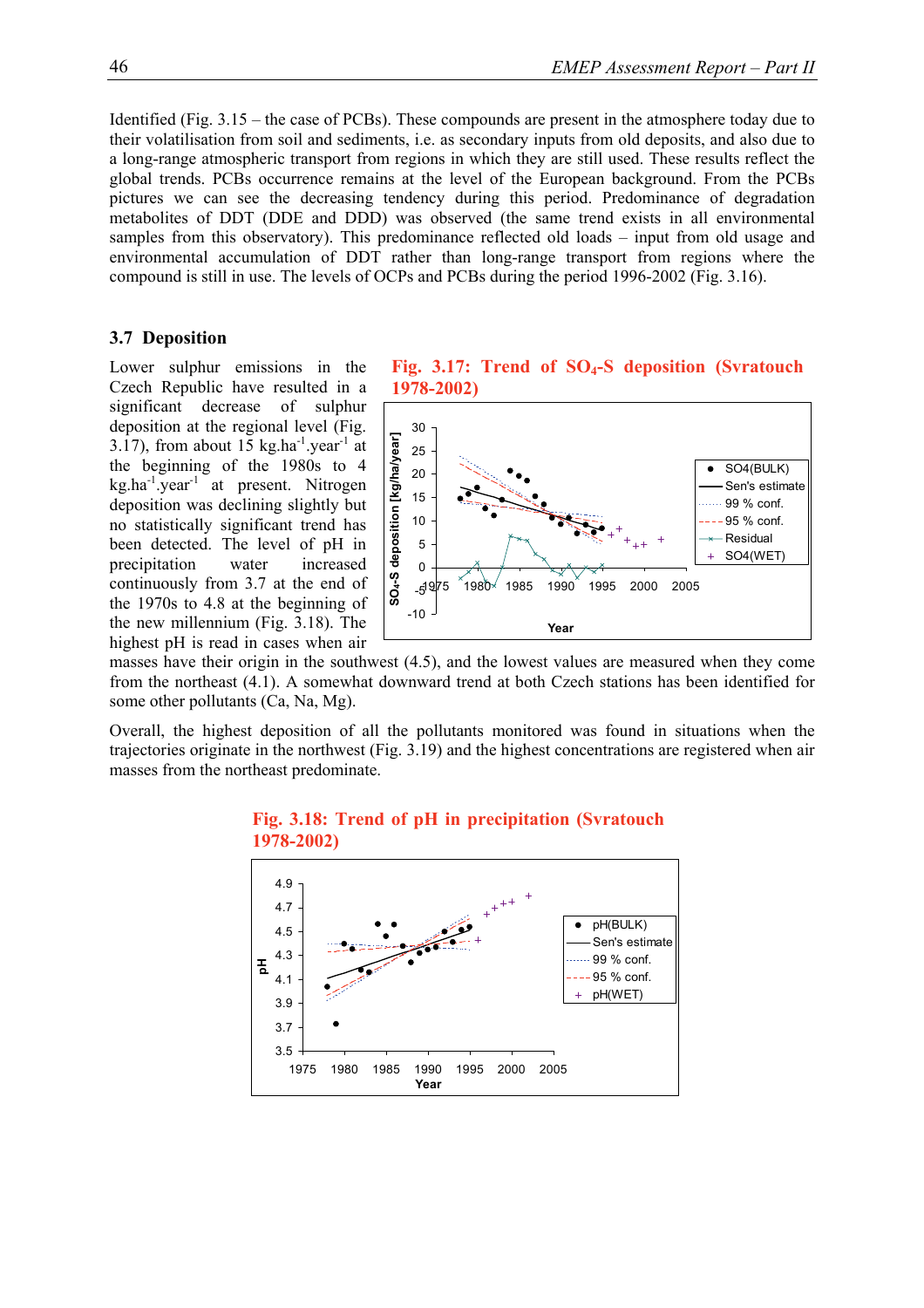

# Fig. 3.19: Sector averages of  $SO<sub>4</sub>$ -S deposition **(Svratouch 1988-1995)**

# **4. COMPARISON WITH MODELLING RESULTS**

The drop in average annual concentrations of sulphur dioxide was much deeper than expected based on modelling results (Fig. 4.1). At the end of the 1980s and the beginning of the 1990s the annual averages generated by the model were up to  $3 \mu g.m^{-3} SO_2-S$  lower than the values measured at the Košetice station but after 1993 the measured concentrations were lower than those modelled. The

**Fig. 4.1: Mean model and observed concentration of SO2-S (Košetice 1989- 1996)**

**Fig. 4.2: Mean model and observed concentration of SO4-S (Košetice 1989- 1996)**



**Fig. 4.3: Mean model and observed concentration of NO2-N (Svratouch 1985-1996)**